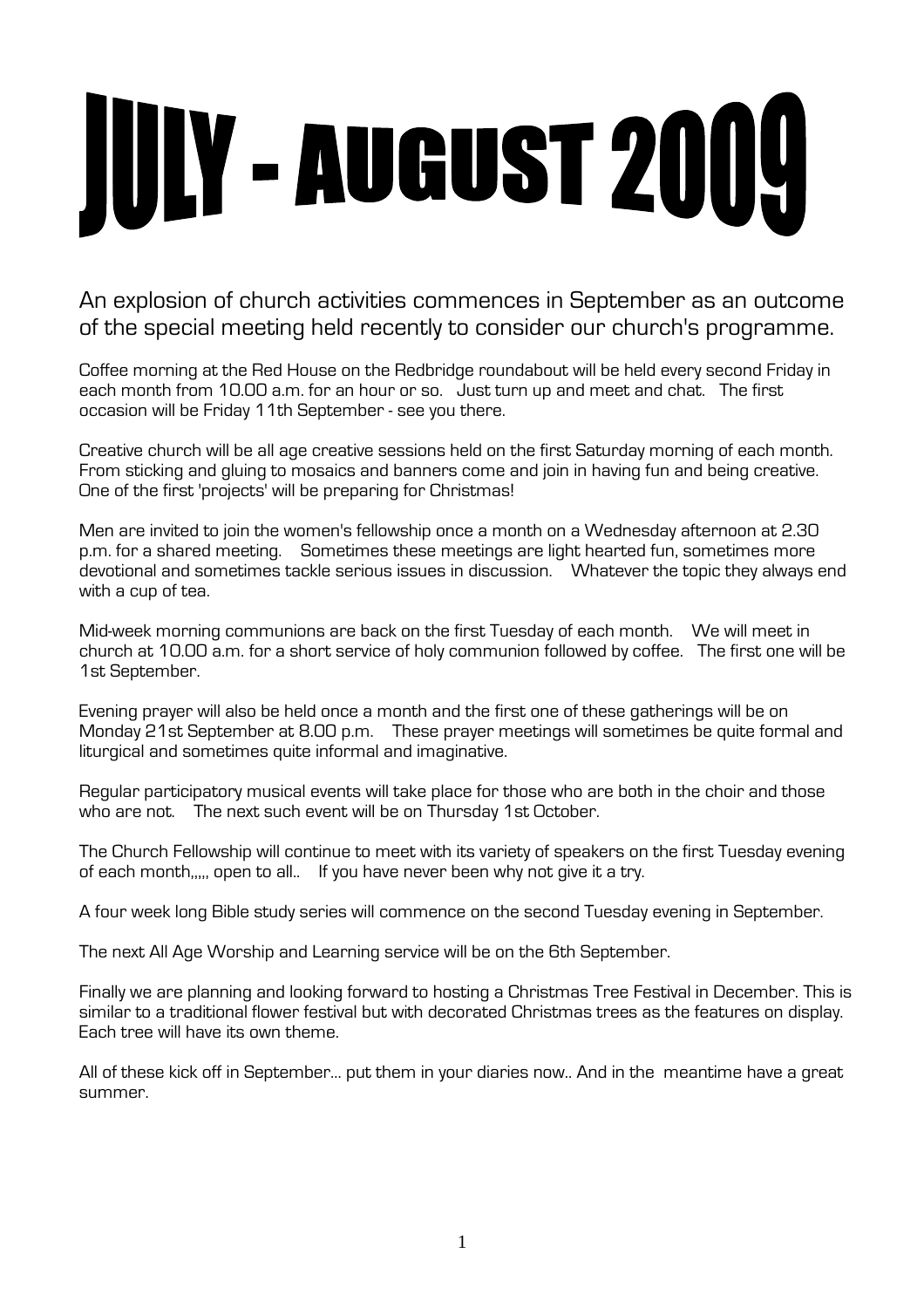## **J U N I O R C H U R C H**

#### Don't forget the **WHOLE CHURCH BBQ on July 5th. at THE RODINGS.**

During the summer holidays we will try to have Junior Church most weeks, but it may not always be possible due to people being on holiday. Please feel free to sit at the back of the church and let your children play with the toys if there is no Junior Church.

#### **BBQ and Picnic**

This will be on July 5th at 1.00 pm at the Rodings. If you need transport to the Rodings, please speak to me and I can arrange this.

We will have meat and vegetarian food available. If you could supply some food for the BBQ, we would be most grateful and a list will be at the back of the church for you to put your name on.

There will be a raffle and donations basket at the BBQ and all money raised will go to Susannah's trip to Nepal in the summer. If you have any raffle prizes you would like to donate then please give them to me or Michelle.

Any questions then please phone me on 020 8554 0375

**Jo Wright** Junior Church Superintendent

## **<sup>T</sup> <sup>H</sup> <sup>A</sup> <sup>N</sup> <sup>K</sup> <sup>Y</sup> <sup>O</sup> <sup>U</sup> ! ! !**

<sup>I</sup> would like to say <sup>a</sup> huge thank you to everyone who has helped me over the months raise money for my trip to India. The Smartie Tubes alone helped raise £230.09 which is <sup>a</sup> great sum of money. It's not long until I go now and I'm really excited. I will take lots of photos for you all to see. Thanks<br>again for all vour help and support. I ORNA WRIGHT again for all your help and support.

## **WOMEN'S WORLD DAY OF PRAYER**

In order to raise some funds for the work of The Women's World Day of Prayer Local Committee, there will be another tea-party on **Friday 31st . from 2pm – 4pm in the Parlour**. Tea and coffee will be served and there will be a bring and buy stall.

## **CHURCH FELLOWSHIP**

Our last meeting for the 2008/9 session will be on **Tuesday July 7th .** when **Tabitha Jumbe,** a local preacher in our Circuit will tell us about life in Zimbabwe. We hear disturbing reports about conditions in that country from 'under cover' reporters so it will be interesting to hear some first hand accounts. Do come along - refreshments and lifts are available.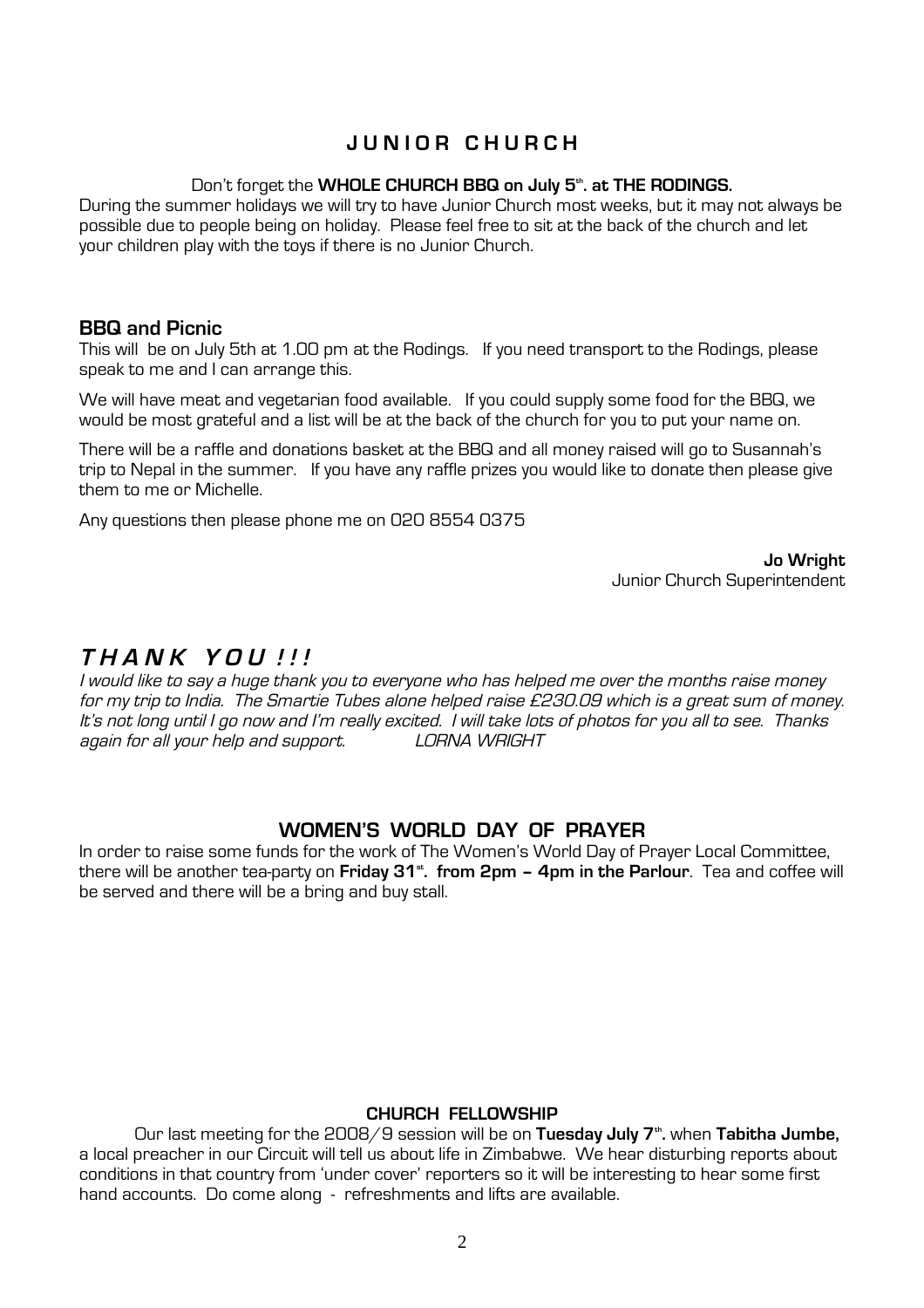Last February we reluctantly cancelled our meeting because of the snow when Lorna Wright was due to tell us about her experiences at the International Guide Camp. Lorna has promised to come one evening in the 2009/10, when she will also be able to tell us about her trip to India – which isn't just sight-seeing.

The committee will soon be planning the 2009/10 session and suggestions for these monthly meetings will be gratefully received. Please speak to either Barbara, Hilary, Catherine or Frank. There will be an informal get-together for the Church Fellowship at 21 Lakeside Avenue on Tuesday August 11<sup>th</sup>. from 7.00 pm onwards.

#### **WEEKDAY MEETINGS**

During the recent discussion on the future programme for the Tuesday Meeting it was suggested that a programme more varied in both content and time of meeting should be followed. Starting in September occasional meetings will be held in the morning, in the afternoon and in the evening. Some will be devotional, others study, discussion or fellowship. A Saturday morning family activity will be included. The detailed programme is being prepared for the autumn which it is hoped will include something for everyone. The BRIAN TAYLOR

#### **Thanks from Jo and Terry**

Jo and Terry Alder and family would like to thank everyone at The Drive Church for their best wishes following the Christening of their son, James' in the 14th. of June. Special thanks to Stephen for conducting the service and also to the ladies who helped to organise the refreshments for our many friends and family. Thank you also for the time <sup>g</sup>iven to the arrangement of the flowers, they were beautiful. We had <sup>a</sup> really lovely day.

I would like to add my thanks to those of Joanna and Terry. James' Christening day was a truly joyful occasion and the celebrations which followed ensured we all had a day full of happy memories. Thank you for your love and support and prayers. ANNE

## **TOMATOES GALORE!**

Because I sowed far too many tomato seeds and they all germinated, I had far more seedlings than I and my family needed, so I brought the surplus to church one Sunday and offered them to anyone interested and suggested a donation might be given to church funds. This resulted in £22.40 being collected. Well done and thank you! FRANK SAYERS

## CHRISTMAS TREE FESTIVAL

All church groups are invited to decorate a tree for our first Christmas Tree Festival. For full details see the separate notice. If you would like to have a tree please let Philippa know by August 1<sup>st</sup>. Speak to either Philippa or Anne if you would like to help with the event. ANNE WARDEN

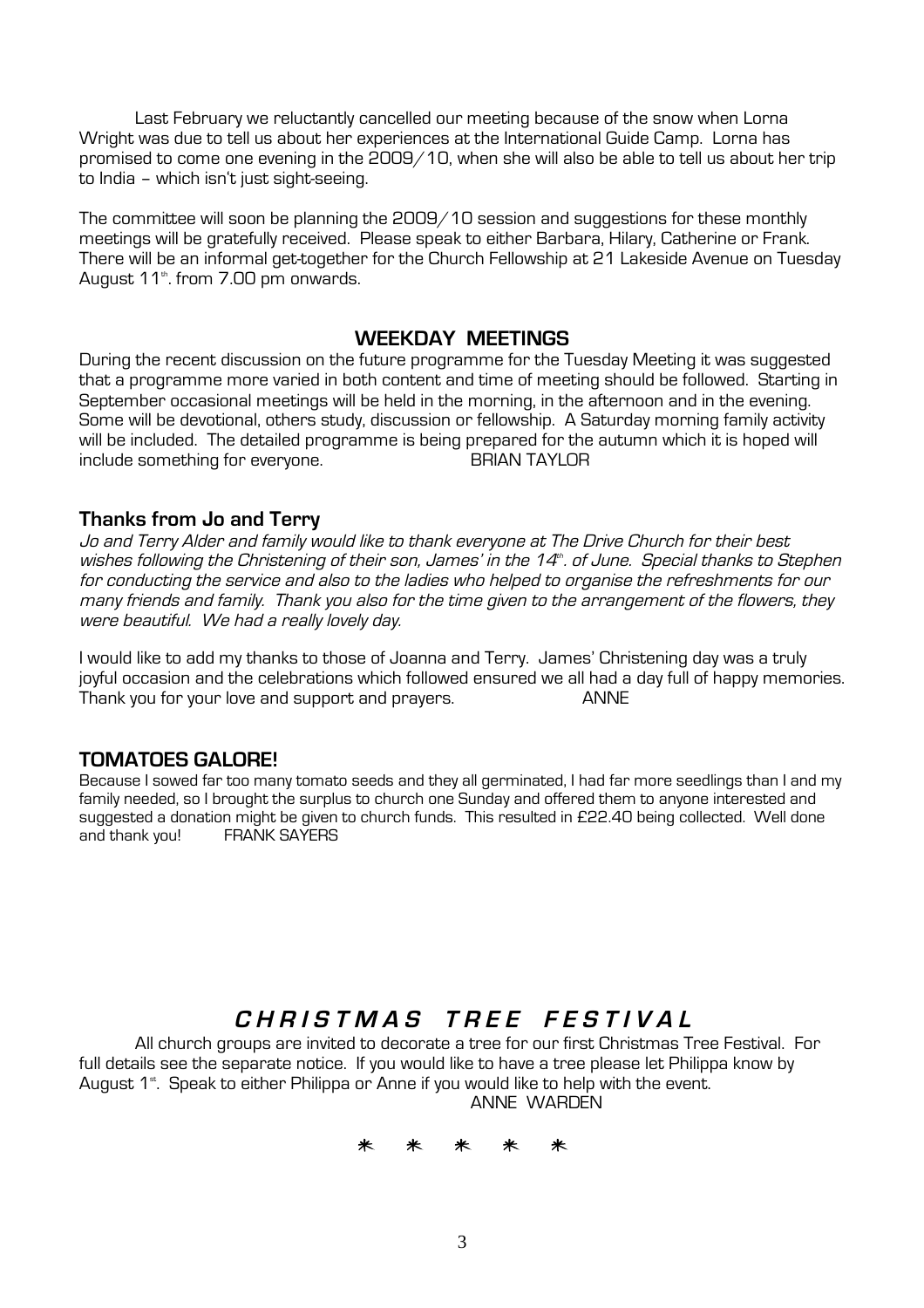COMMUNITY



THE DRIVE **A** METHODIST CHURCH

CHRISTMAS TREE FESTIVAL

## **Join in the fun – have a tree at our Christmas Tree Festival. WHAT DO YOU NEED TO KNOW?**

You are invited to provide and decorate a tree which is no more than 4 feet high and in its own base in either a traditional style OR to represent your organisation. Lights can be included.

We will provide labels, with the name of the organisation on, for all trees. You may wish to produce an A4 display describing your tree and your organisation. Small cards or publicity leaflets about your organisation can also be placed by your tree and representatives of your group can be present during the festival to talk to members of the public if you wish.

## **WHEN WILL IT BE?**

Set up – Friday  $11^{th}$  December - times by arrangement Festival Saturday  $12^{th}$  December  $11.00$ am – 5.30pm Friday  $18^{th}$  December 7.00pm – 9.00pm Saturday 19th December 11.00am – 5.30pm Saturday 19th December – Concert for Christmas – in the evening - time to be confirmed Sunday  $20<sup>th</sup>$  December – Candlelight Carol Service 6.30pm Take down – either after the Carol Service or on Monday 21<sup>st</sup> December



# **WHAT WILL IT COST?**

There will be no charge for participating groups.

There will be no entry charge to the Festival. Refreshments will be sold and other fundraising activities organised, including a raffle. There will be ample opportunity for visitors to make donations. The proceeds of the Festival will go to The Drive Methodist Church Redevelopment Fund. The Concert for Christmas will be for charity.

THE GARDENERS' HYMN

All things bright and beautiful, All creatures great and small, All things wise and wonderful, The Lord God made them all.

 $1$  2 Is when he made the goodies, Manure that fills our noses,

But what we never mention, the state of the greenfly on the roses, Though gardeners know it's true, The maggots in the peas, He made the baddies too. The also gave us these.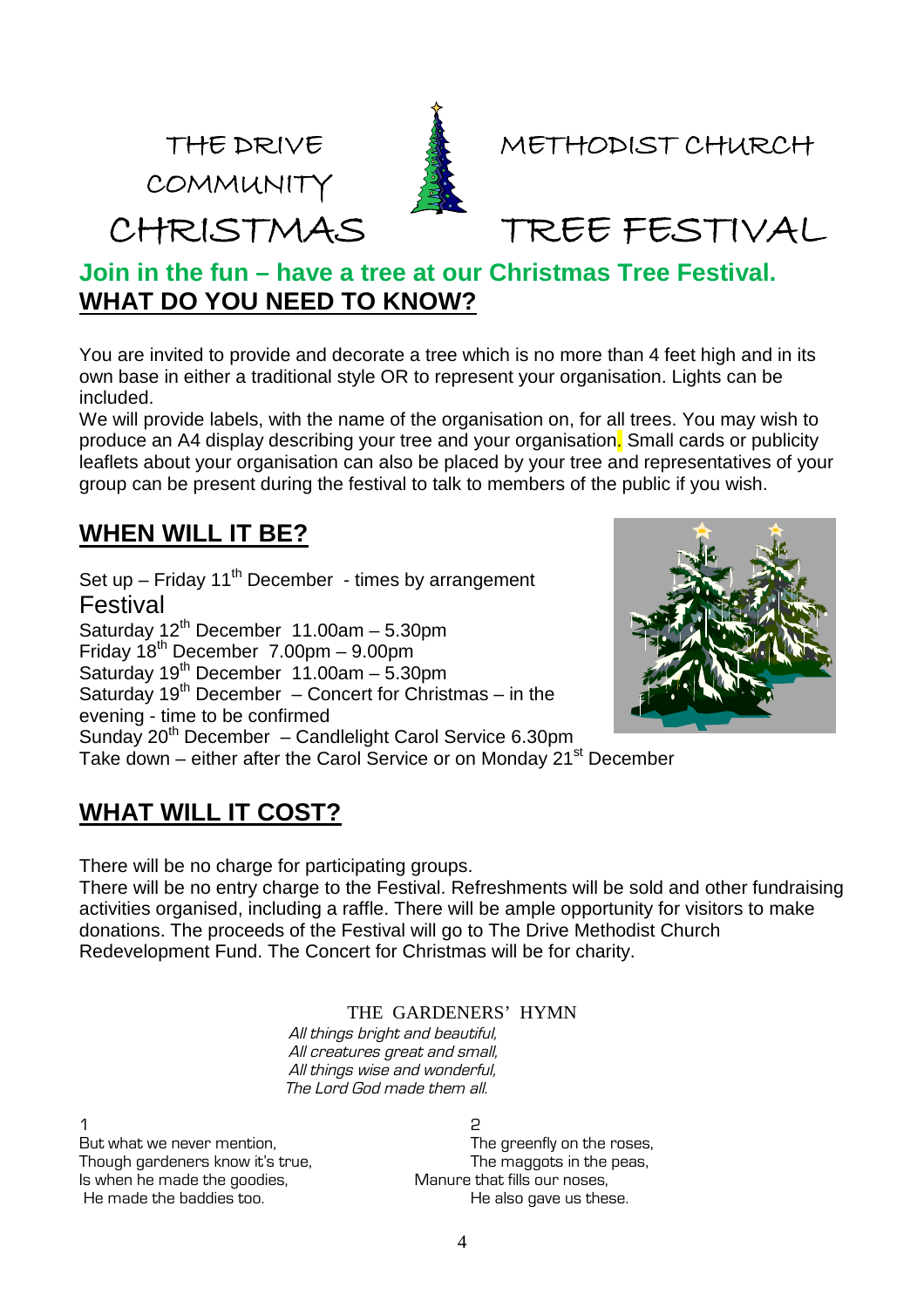CHORUS: All things spray and swattable, CHORUS: All things spray and swattable, Disasters great and small, All things paraquatable, The Lord God made them all.

CHORUS: All things spray and swattable, etc.

 $3 \hspace{2.5cm} 4$ The drought that kills the fuchsias, The But still we gardeners labour The frost that nips the buds, The frost that nips the buds, Midst vegetables and flowers, The rain that drowns the seedlings,<br>The blight that hits the spuds. Will somehow bypass ours. The blight that hits the spuds.<br>CHORUS: All things spray and swattable, etc. CHORUS: All things spray and swattable, etc

Barbara Robinson Spotted in the Newsletter of The United Reformed Church, Bath

## **METHODIST CONTACTS**

When John and I were on holiday in St. Anne's with our social club we noticed a Drive Methodist Church up the road (Memorial Stone laid in August 1891). We took an evening walk to investigate but the only activity that day was Meditation Hour, which obviously could not be interrupted. We couldn't make the Friday Coffee morning as we were off to Skipton for the day. There are quite a few Drive Methodist Churches if you search the internet, some with good websites.

Even more interesting was the fact that our coach driver, David, was an active member of Shaldon Methodist Church in Devon. His wife is a retired Minister and now a supernumerary – no retirement there then! David had previously served in the Royal Navy and had spent time as Head Chef on H.M.S Britannia. He recommended us to a trip they do to "The Life of Christ" An open air play which takes place in Bramley, Surrey. AUDREY TAYLOR